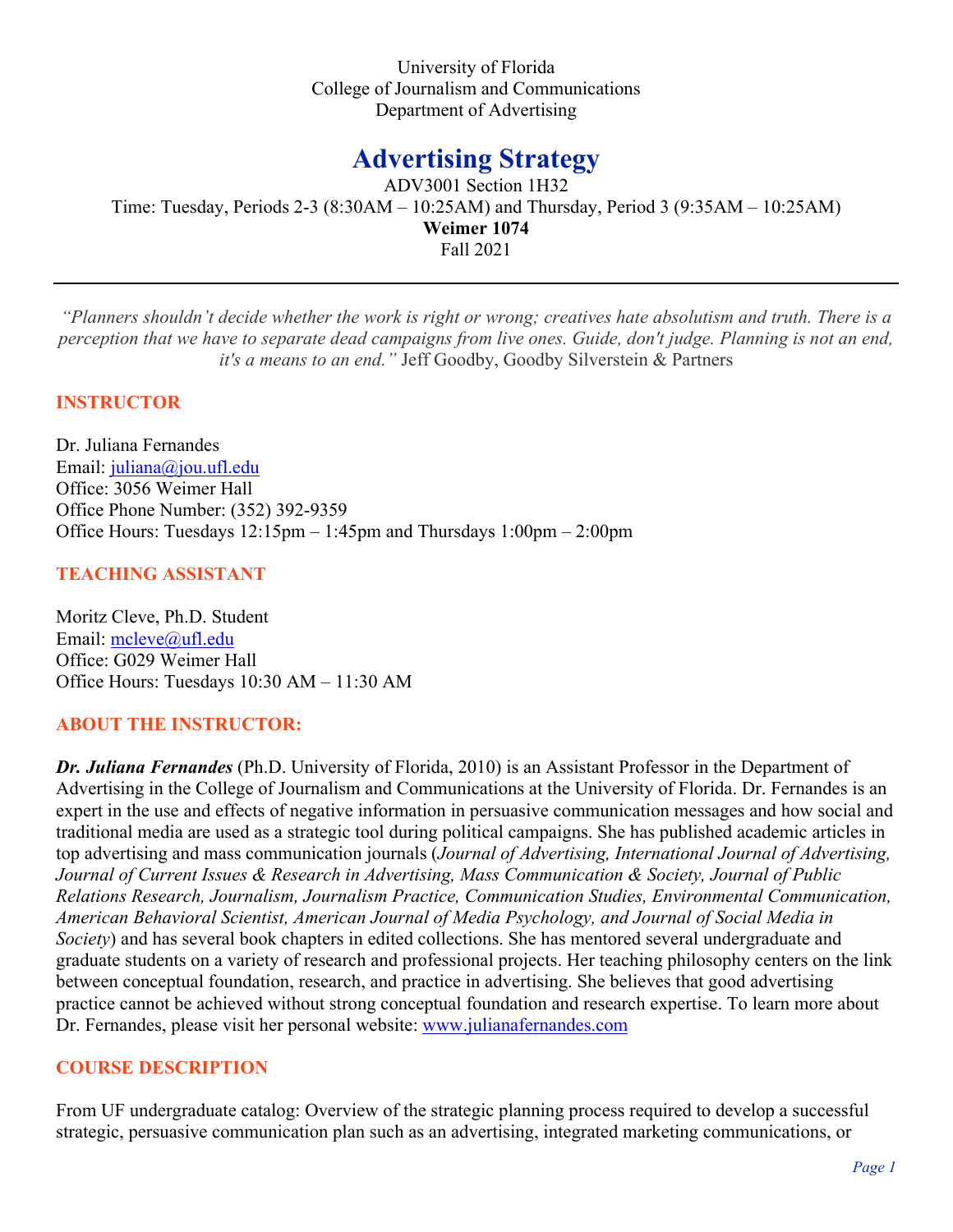social marketing campaign. Case studies and projects teach the skills needed to address a variety of communications management issues and engage audiences in diverse marketplaces.

# **COURSE PREREQUISITES**

MAR 3023 and ADV 3008 with minimum grades of C and ADV major.

# **COURSE LEARNING OBJECTIVES**

After taking this course, you should be able to:

- $\checkmark$  Develop strategic advertising plans, taking into account theoretical perspectives in consumer behavior, marketing, mass communication, and psychology
- $\checkmark$  Turn secondary and primary research findings into a campaign that is "on strategy"
- $\checkmark$  Tailor advertising strategies for diverse markets, taking into account regulatory and ethical practices in the industry
- $\checkmark$  Creatively and critically evaluate advertising strategies
- $\checkmark$  Write a creative brief, marketing plan, and strategic analysis for a brand, product, or service

## **REQUIRED TEXTBOOKS**

Kocek, C. (2013). *The practical pocket guide to account planning*. Austin, TX: Yellow Bird Press.

Steel, J. (1998). *Truth, lies, & advertising: The art of account planning*. New York, NY: John Wiley & Sons, Inc.

Additional required readings posted on Canvas.

## **RECOMMENDED MATERIALS**

*Advertising Age Advertising Week Media Week Wall Street Journal Media & Marketing Section New York Times Media & Advertising Section*

## **COURSE SCHEDULE (SUBJECT TO CHANGE)**

| Week                                              | Day | Date     | Topic                                 | <b>Readings</b>        | <b>Activities/Assignments Due</b> |  |
|---------------------------------------------------|-----|----------|---------------------------------------|------------------------|-----------------------------------|--|
| <b>WELCOME TO ADV3001!</b>                        |     |          |                                       |                        |                                   |  |
|                                                   |     | Aug $24$ | Introduction and Syllabus             |                        |                                   |  |
| <b>MODULE 1: FUNDAMENTALS OF ACCOUNT PLANNING</b> |     |          |                                       |                        |                                   |  |
|                                                   | Th  | Aug $26$ | Account Planning History and Practice | 1. Steel, Chapter 2    | In-class Activity 1               |  |
|                                                   |     |          |                                       | 2. Kocek, pages 6 - 19 |                                   |  |
|                                                   |     |          |                                       | 3. What is account     |                                   |  |
|                                                   |     |          |                                       | planning?, by APG      |                                   |  |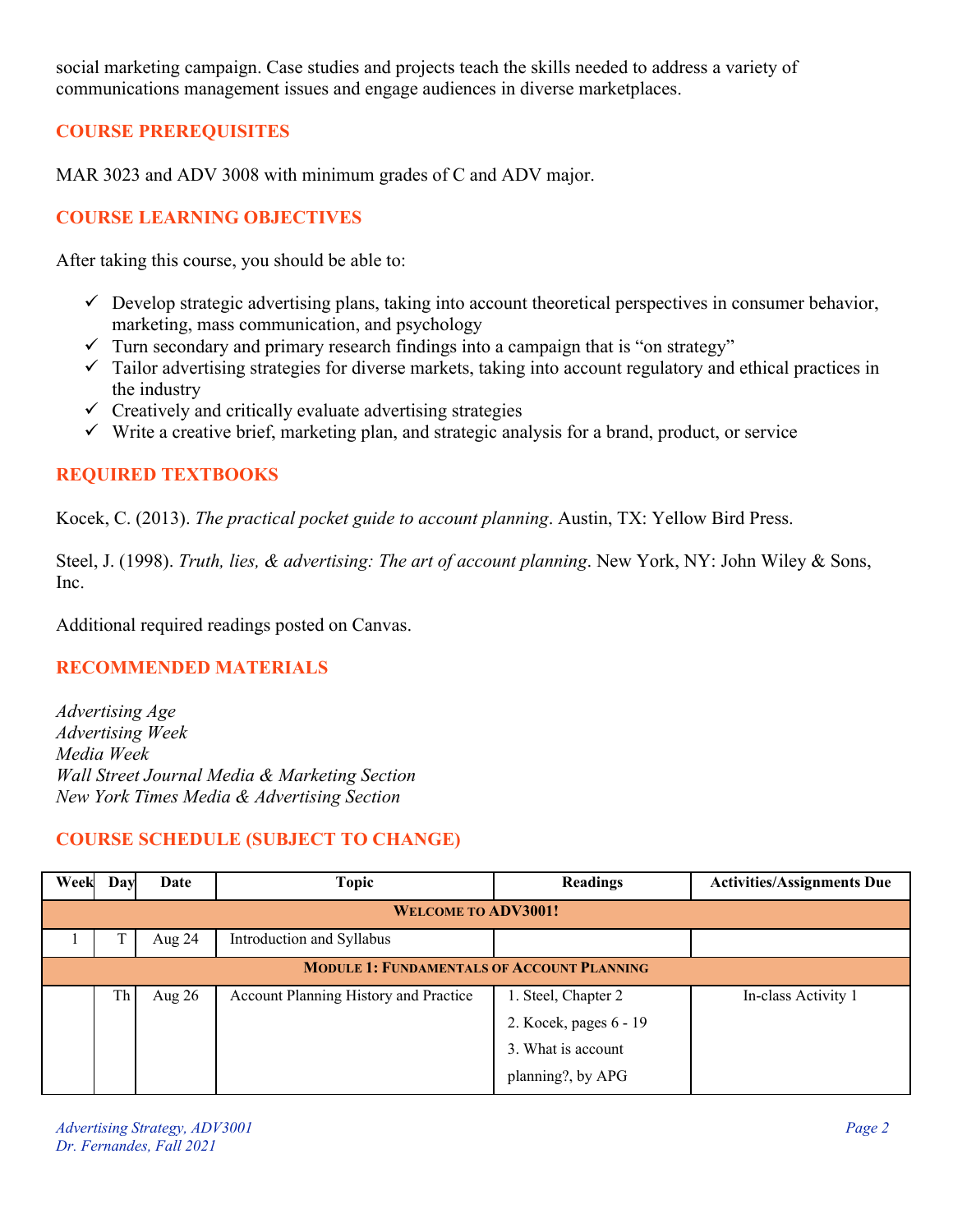|                |             |         |                                                                     | 4. Account planning, by   |                                   |
|----------------|-------------|---------|---------------------------------------------------------------------|---------------------------|-----------------------------------|
|                |             |         |                                                                     | Ad Age                    |                                   |
| $\overline{2}$ | $\mathbf T$ | Aug 31  | How Account Planning Fits in a                                      | 1. Steel, Chapter 1       |                                   |
|                |             |         | Campaign                                                            | 2. How to do account      |                                   |
|                |             |         |                                                                     | $planning - a simple$     |                                   |
|                |             |         |                                                                     | approach, by Mark Pollard |                                   |
|                | Th          | Sept 2  | Library Workshop                                                    |                           | Assignment 1 due @ 11:59pm        |
|                |             |         | Creative Brief Group Formation                                      |                           |                                   |
| $\overline{3}$ | $\rm T$     | Sept 7  | Social Media Monitoring Tools                                       |                           |                                   |
|                |             |         | <b>Creative Brief Section 1 Instructions</b>                        |                           |                                   |
|                | Th          | Sept 9  | <b>Situation Analysis</b>                                           | 1. Kocek, pages 126-138,  |                                   |
|                |             |         |                                                                     | $81 - 90$                 |                                   |
|                |             |         | <b>MODULE 2: UNDERSTANDING THE CONSUMER AND DEVELOPING INSIGHTS</b> |                           |                                   |
| 4              | T           | Sept 14 | <b>Consumer Perceptions</b>                                         |                           | In-class Activity 2               |
|                | Th          | Sept 16 | Understanding the Consumer Mind-set                                 | 1. Steel, Chapter 3       |                                   |
|                |             |         | Using Research, Part 1                                              | 2. Kocek, pages $27 - 57$ |                                   |
|                |             |         |                                                                     | 3. Ethnographic Methods   |                                   |
|                |             |         |                                                                     | for Advertising           |                                   |
| 5              | T           | Sept 21 | Understanding the Consumer Mind-set                                 |                           |                                   |
|                |             |         | Using Research, Part 2                                              |                           |                                   |
|                |             |         | <b>Creative Brief Section 2 Instructions</b>                        |                           |                                   |
|                | Th          | Sept 23 | Review for Exam 1                                                   | <b>Study Guide</b>        | Assignment 2 due @11:59pm         |
| 6              | T           | Sept 28 | Exam 1                                                              |                           | <b>Exam 1 Content:</b>            |
|                |             |         |                                                                     |                           | <b>Readings and lectures from</b> |
|                |             |         |                                                                     |                           | Aug 26 through Sept 21            |
|                |             |         |                                                                     |                           | Any other                         |
|                |             |         |                                                                     |                           | materials/readings discussed      |
|                |             |         |                                                                     |                           | in class                          |
|                |             |         | <b>MODULE 3: DEVELOPING INSIGHTS</b>                                |                           |                                   |
|                | Th          | Sept 30 | Developing Insights, Part 1                                         | 1. Cases:                 | Creative Brief Section 1 due      |
|                |             |         |                                                                     | -Baby Carrots             |                                   |
|                |             |         |                                                                     | -NY Public Library        |                                   |
|                |             |         |                                                                     | -Microsoft                |                                   |
| 7              | $\mathbf T$ | Oct 5   | Developing Insights, Part 2                                         |                           | In-class Activity 3               |
|                |             |         |                                                                     |                           |                                   |
|                |             |         | <b>MODULE 4: TARGET SEGMENTATION</b>                                |                           |                                   |
|                | Th          | Oct 7   | Segmenting the Target Market                                        | 1. Kocek, pages 110 - 119 |                                   |
|                |             |         |                                                                     | 2. Finding Your Audience  |                                   |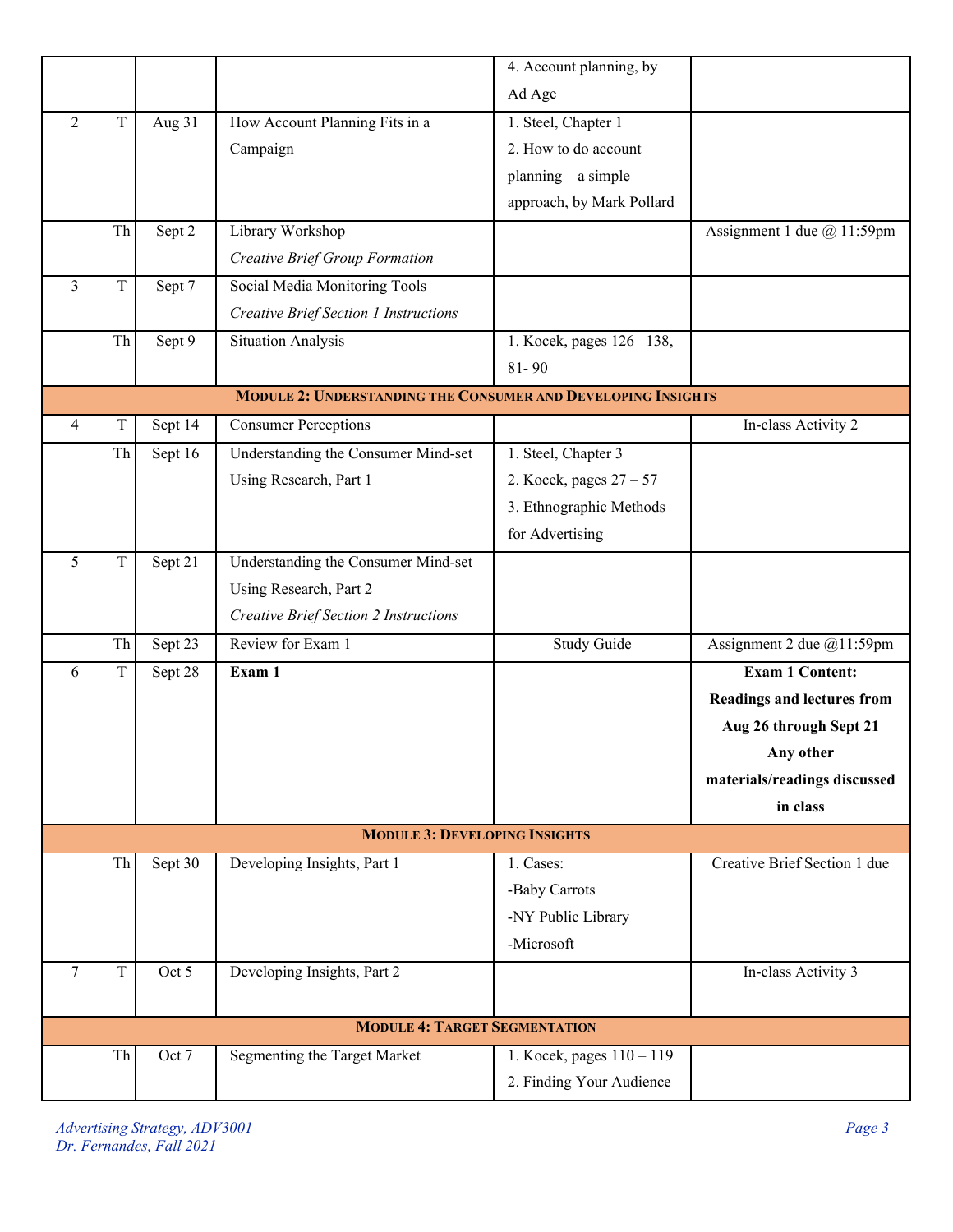|                                                               |             |                  |                                              | Through Market             |                                   |  |  |  |
|---------------------------------------------------------------|-------------|------------------|----------------------------------------------|----------------------------|-----------------------------------|--|--|--|
|                                                               |             |                  |                                              | Segmentation               |                                   |  |  |  |
|                                                               |             |                  | <b>MODULE 5: UNDERSTANDING THE BRAND</b>     |                            |                                   |  |  |  |
| 8                                                             | T           | Oct 12           | Brand Positioning & Personality              | 1. Kocek, pages 100 - 109  | In-class Activity 4               |  |  |  |
|                                                               |             |                  |                                              |                            | Assignment 3 due $@11:59PM$       |  |  |  |
|                                                               | Th          | Oct 14           | <b>Brand Essence</b>                         |                            |                                   |  |  |  |
|                                                               |             |                  | <b>Creative Brief Section 3 Instructions</b> |                            |                                   |  |  |  |
| 9                                                             | $\rm T$     | Oct 19           | Review/Study day                             | <b>Study Guide</b>         |                                   |  |  |  |
|                                                               | Th          | Oct 21           | Exam 2                                       |                            | <b>Exam 2 Content:</b>            |  |  |  |
|                                                               |             |                  |                                              |                            | <b>Readings and lectures from</b> |  |  |  |
|                                                               |             |                  |                                              |                            | Sept 30 through Oct 14            |  |  |  |
|                                                               |             |                  |                                              |                            | Any other                         |  |  |  |
|                                                               |             |                  |                                              |                            | materials/readings discussed      |  |  |  |
|                                                               |             |                  |                                              |                            | in class                          |  |  |  |
| <b>MODULE 6: THE BIG IDEA, CREATIVE BRIEF, AND EVALUATION</b> |             |                  |                                              |                            |                                   |  |  |  |
| 10                                                            | T           | Oct 26           | What Is a Big Idea?                          | 1. Steel, Chapter 4        |                                   |  |  |  |
|                                                               |             |                  |                                              | 2. Kocek, pages $66 - 70$  |                                   |  |  |  |
|                                                               |             |                  |                                              | 3. What's the Big Idea, by |                                   |  |  |  |
|                                                               |             |                  |                                              | Ad Age                     |                                   |  |  |  |
|                                                               | Th          | Oct 28           | Individual meetings with professor           |                            | Creative Brief Section 2 due      |  |  |  |
|                                                               |             |                  | <b>Creative Brief Section 4 Instructions</b> |                            |                                   |  |  |  |
| 11                                                            | T           | Nov 2            | Creative Brief Work Session 1                |                            |                                   |  |  |  |
|                                                               | Th          | Nov <sub>4</sub> | What's in a Creative Brief?, Part 1          | 1. Steel, Chapter 5        | In-class Activity 5               |  |  |  |
|                                                               |             |                  |                                              | 2. Kocek, pages $59 - 65$  |                                   |  |  |  |
|                                                               |             |                  |                                              | 3. Examples of Briefs      |                                   |  |  |  |
| 12                                                            | $\mathbf T$ | Nov 9            | What's in a Creative Brief?, Part 2          |                            |                                   |  |  |  |
|                                                               | Th          | <b>Nov 11</b>    | <b>Veteran's Day</b>                         | <b>NO CLASS</b>            |                                   |  |  |  |
|                                                               |             |                  | <b>MODULE 7: CAMPAIGN EVALUATION</b>         |                            |                                   |  |  |  |
| 13                                                            | T           | Nov 16           | Campaign Evaluation                          | 1. Steel, Chapters 6 and 7 |                                   |  |  |  |
|                                                               |             |                  |                                              | 2. Kocek, pages $72 - 80$  |                                   |  |  |  |
|                                                               | Th          | Nov 18           | Creative Brief Work Session 2                |                            |                                   |  |  |  |
| 14                                                            | $\mathbf T$ | Nov 23           | <b>Creative Brief Work Session 3</b>         |                            | Creative Brief Section 3 due      |  |  |  |
|                                                               | Th          | <b>Nov 25</b>    | <b>Thanksgiving Holiday</b>                  | <b>NO CLASS</b>            |                                   |  |  |  |
| 15                                                            | T           | Nov 30           | Presentation Day 1                           |                            | Creative Brief Section 4 due      |  |  |  |
|                                                               | Th          | Dec 2            | Presentation Day 2                           |                            |                                   |  |  |  |
| 16                                                            | $\mathbf T$ | Dec 7            | Exam 3                                       |                            | <b>Exam 3 Content:</b>            |  |  |  |
|                                                               |             |                  |                                              |                            | <b>Readings and lectures from</b> |  |  |  |
|                                                               |             |                  |                                              |                            | Oct 26 through Nov 16             |  |  |  |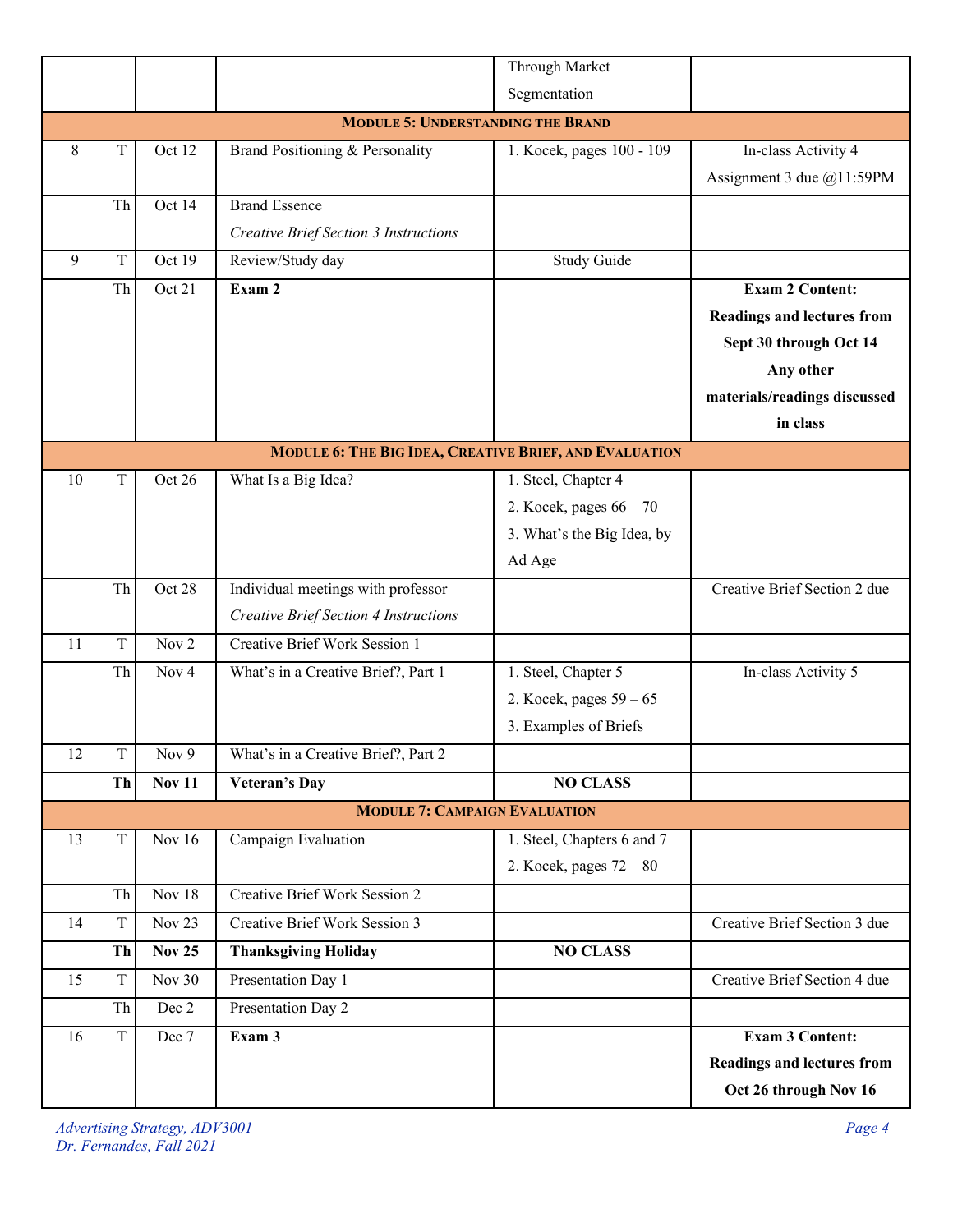# **ATTENDANCE POLICY AND MAKE-UP POLICY**

*Attendance Policy:* Attendance will be taken each class. If you miss a class, you are responsible for getting class materials and finding out about in-class announcements. It is your responsibility to contact the instructor about what was discussed in class when you were absent. You may have two unexcused absences with no penalty to your grade. Absences will be considered unexcused unless (a) you speak with the instructor BEFORE the absence and provide justification and/or documentation, or (b) you provide written (e.g. medical, legal, or academic) documentation AFTER the absence (you will have one week to provide the instructor with pertinent documentation).

*Make-up Policy:* If you miss an exam or activity without a written excuse provided in advance or documentation after an illness or other emergency, you will receive no credit (zero) for that exam/activity. Make-up exams/activities are subject to be in a different format from regular exams/activities and might be worth a different number of points. Acceptable reasons for absence from or failure to participate in class include illness, serious family emergencies, special curricular requirements (e.g., judging trips, field trips, professional conferences), military obligation, severe weather conditions, religious holidays, and participation in official university activities such as music performances, athletic competition, or debate. Absences from class for courtimposed legal obligations (e.g., jury duty or subpoena) must be excused. Other reasons also may be approved at the instructor's discretion.

## **CLASS DEMEANOR**

*Electronic Communication:* This class relies on electronic communication. All course materials will be posted on Canvas. Students are required to check for emails and postings at least twice weekly prior to class sessions. It is the student's responsibility to check for messages and postings on Canvas.

*Late work policy:* You need to turn in your assignments and projects on time. Each additional day late will result in 5% off your grade for that assignment.

*Lateness:* Please arrive on time for class. Arriving late to class is EXTREMELY disruptive to the instructor and your classmates. Please be considerate.

*Discussing ideas:* Part of the learning process is sharing different points of view and discussing interesting topics. Therefore, you are encouraged and expected to participate on a regular basis. This means regular attendance is important. In this class, you always have the right to disagree with the instructor or your peers, as long as it is done in a civilized manner. However, respect for the views of the instructor and your classmates are mandatory. I will not accept behavior that makes others in the class feel inferior or uncomfortable.

*Participation:* Class participation is very important - it enhances your learning experience and makes it easier to understand concepts, study for exams, and complete assignments effectively. Make sure you read the assigned materials and be ready to engage in group discussion, to share your ideas, and to ask questions. I strongly encourage questions, comments, and the sharing of ideas as they relate to course material.

*Advertising Strategy, ADV3001 Page 5 Dr. Fernandes, Fall 2021 Office hours:* If you have concerns about your performance in the class as the semester progresses, please do not hesitate to talk to me during my office hours. You can also email me to set up an appointment if the office hours do not fit into your schedule. Do not wait until the end of the semester to ask for help or to explain unusual circumstances that have affected your grade. At that point, it will be too late.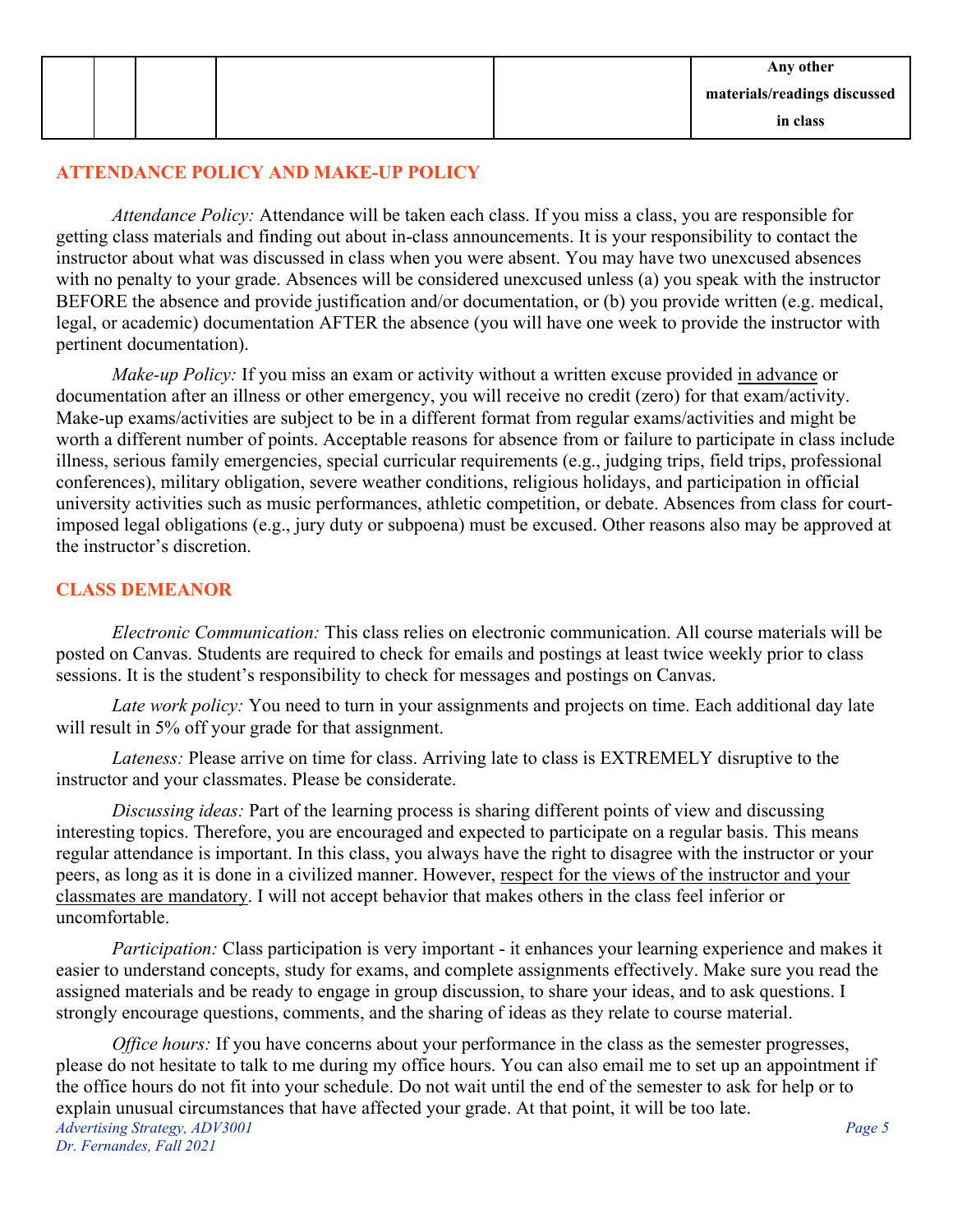#### **EVALUATION OF GRADES**

| Assignment                             | <b>Points</b> | $\frac{0}{0}$ |
|----------------------------------------|---------------|---------------|
| Exams                                  | 180           | 45            |
| Exam 1                                 | 60            | 15            |
| Exam 2                                 | 60            | 15            |
| Exam 3                                 | 60            | 15            |
| Creative Brief Project                 | 150           | 37.5          |
| Section 1: Situation Analysis + SWOT   | 40            | 10            |
| Section 2: Consumer/Brand Research     | 40            | 10            |
| Section 3: Big Idea, IMC, & Evaluation | 30            | 7.5           |
| Section 4: CB & Presentation           | 40            | 10            |
| Assignments                            | 55            | 13.75         |
| Assignment 1                           | 15            | 3.75          |
| Assignment 2                           | 20            | 5             |
| Assignment 3                           | 20            | 5             |
| Attendance                             | 10            | 2.5           |
| Participation                          | 10            | 2.5           |
| <b>Total</b>                           | 400           | 100%          |

Students are expected to prepare thoroughly for class by reading assigned materials prior to class, to participate actively in class discussions, and to complete the assigned tasks. These activities should be completed on time and in a professional manner. The final grade is computed as follows:

- a) *Exams (180 points):* The course will include three in-class closed-book exams. Each exam is worth 60 points towards the student's final grade in the course. The exams will cover material from the textbook, class discussions and presentations, and any other additional material used in class. The format of the exams will consist of a mix of multiple-choice, true-false, and/or short essay questions. The exams are not cumulative. A study guide will be posted online. Make-up exams will not be given unless extenuating circumstances are present, and documentation is provided. If that rare case should occur, the make-up exam will be administered at the instructor's discretion.
- b) *Creative Brief Project (150 points)*: You will work in teams of 2 students throughout the semester to develop a creative brief for a brand. Students will choose one of three brands (TBA) to work with during the semester. This project will consist of four sections due at different points during the semester: (1) a situation analysis  $+$  SWOT, (2) consumer and brand research, (3) big idea definition and rationale, IMC strategies, and evaluation, and (4) the creative brief itself and a presentation. All sections of the Creative Brief will be submitted via Canvas. The purpose of the projects is to deepen book-learning by putting it into practice. Additional details about these projects will be given as the semester progresses.
- c) *Assignments (55 points):* Three assignments will be assigned throughout the semester to help you engage with the content, as well as apply the concepts learned. All assignments will be submitted via Canvas.
- d) *Attendance (10 points):* Please refer to the Attendance Policy section of this syllabus.
- e) *Participation (10 points):* Please refer to the Class Demeanor section of this syllabus.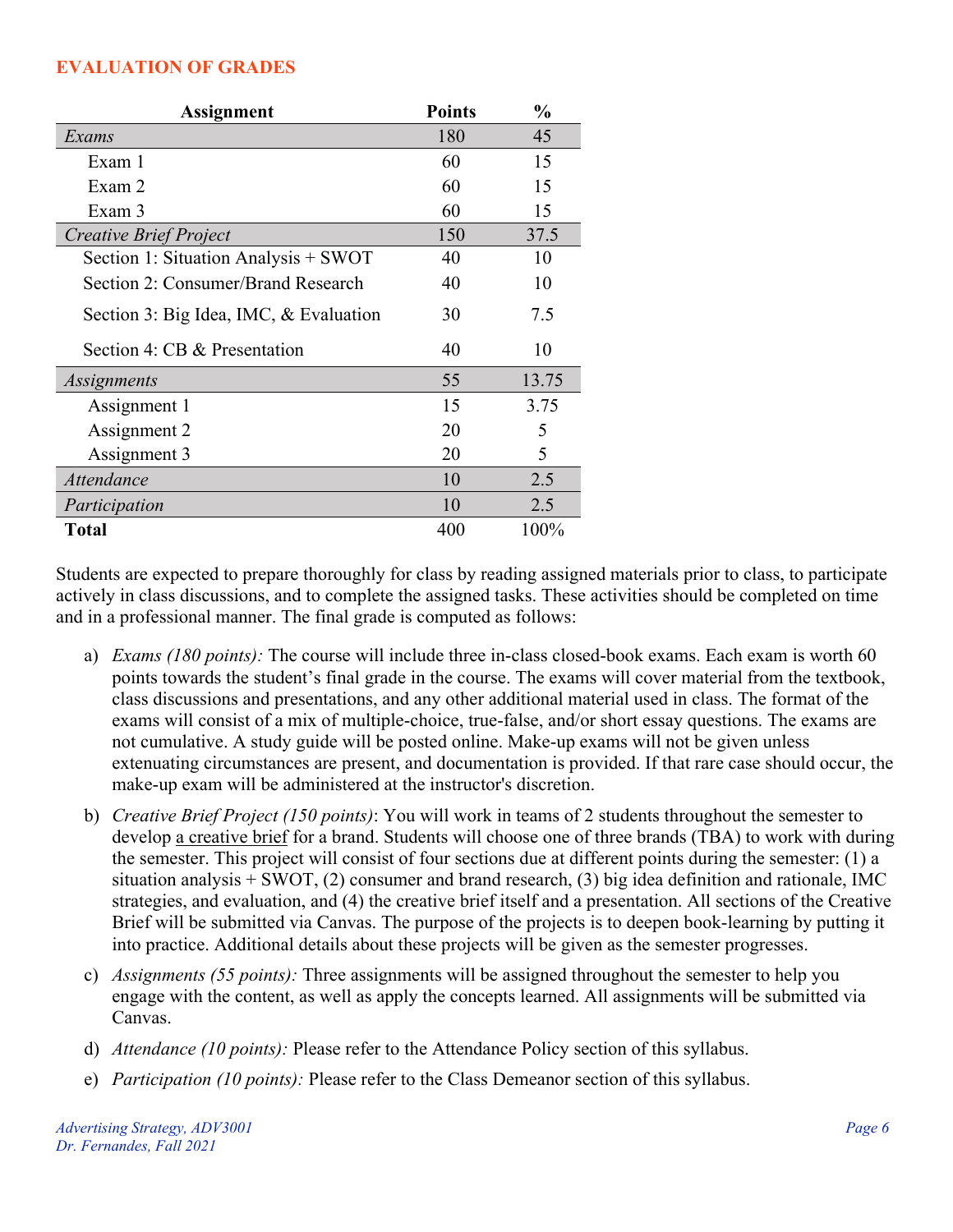f) *In-class Activities:* There will be several in-class activities throughout the semester. These activities will not have grades but will count toward your participation grade. Keep in mind that there are no make-ups for these activities as they will be completed in class.

## **GRADING POLICY**

| <b>Points</b> |     | $\frac{0}{0}$ |          | Grade | <b>Grade points</b> |
|---------------|-----|---------------|----------|-------|---------------------|
| 400           | 376 | 100           | 94       | A     | 4.00                |
| 375.99        | 360 | 93.995        | 90       | $A-$  | 3.67                |
| 359.99        | 348 | 89.995        | 87       | $B+$  | 3.33                |
| 347.99        | 336 | 86.995        | 84       | B     | 3.00                |
| 335.99        | 320 | 83.995        | 80       | $B -$ | 2.67                |
| 319.99        | 308 | 79.995        | 77       | $C+$  | 2.33                |
| 307.99        | 296 | 76.995        | 74       | C     | 2.00                |
| 295.99        | 282 | 73.995        | 70       | $C-$  | 1.67                |
| 283.99        | 268 | 70.995        | 67       | $D+$  | 1.33                |
| 267.99        | 256 | 66.995        | 64       | D     | 1.00                |
| 255.99        | 244 | 63.995        | 61       | $D-$  | 0.67                |
| 243.99        | 0   | 60.995        | $\theta$ | Ε     | 0.00                |

**Note:** There will be no rounding up of grades. For example, if you got a total of 359.50 points, you would receive a B+, not an A-. If you got a total of 319.80, you would receive a C+, not a B-, and so forth. Complains or questions about grades should be done in writing within one week of receiving the grade. More information on grades and grading policies is here: <https://catalog.ufl/ugrad/current/regulations/info/grades.aspx>

# **STUDENTS REQUIRING ACCOMMODATIONS**

Students with disabilities requesting accommodations should first register with the Disability Resource Center (352-392-8565, www.dso.ufl.edu/drc/) by providing appropriate documentation. Once registered, students will receive an accommodation letter which must be presented to the instructor when requesting accommodation. Students with disabilities should follow this procedure as early as possible in the semester.

## **COURSE EVALUATION**

Students are expected to provide feedback on the quality of instruction in this course by completing online evaluations at [https://evaluations.ufl.edu.](https://evaluations.ufl.edu/) Evaluations are typically open during the last two or three weeks of the semester, but students will be given specific times when they are open. Summary results of these assessments are available to students at [https://evaluations.ufl.edu/results.](https://evaluations.ufl.edu/results)

# **UNIVERSITY HONESTY POLICY**

UF students are bound by The Honor Pledge which states, "We, the members of the University of Florida community, pledge to hold ourselves and our peers to the highest standards of honor and integrity by abiding by the Honor Code. On all work submitted for credit by students at the University of Florida, the following pledge is either required or implied: "On my honor, I have neither given nor received unauthorized aid in doing this assignment." The Honor Code (https://www.dso.ufl.edu/sccr/process/studentconduct-honor-code/) specifies a number of behaviors that are in violation of this code and the possible sanctions. Furthermore, you are obligated to report any condition that facilitates academic misconduct to appropriate personnel. If you have any questions or concerns, please consult with the instructor or TAs in this class.

*Advertising Strategy, ADV3001 Page 7 Dr. Fernandes, Fall 2021*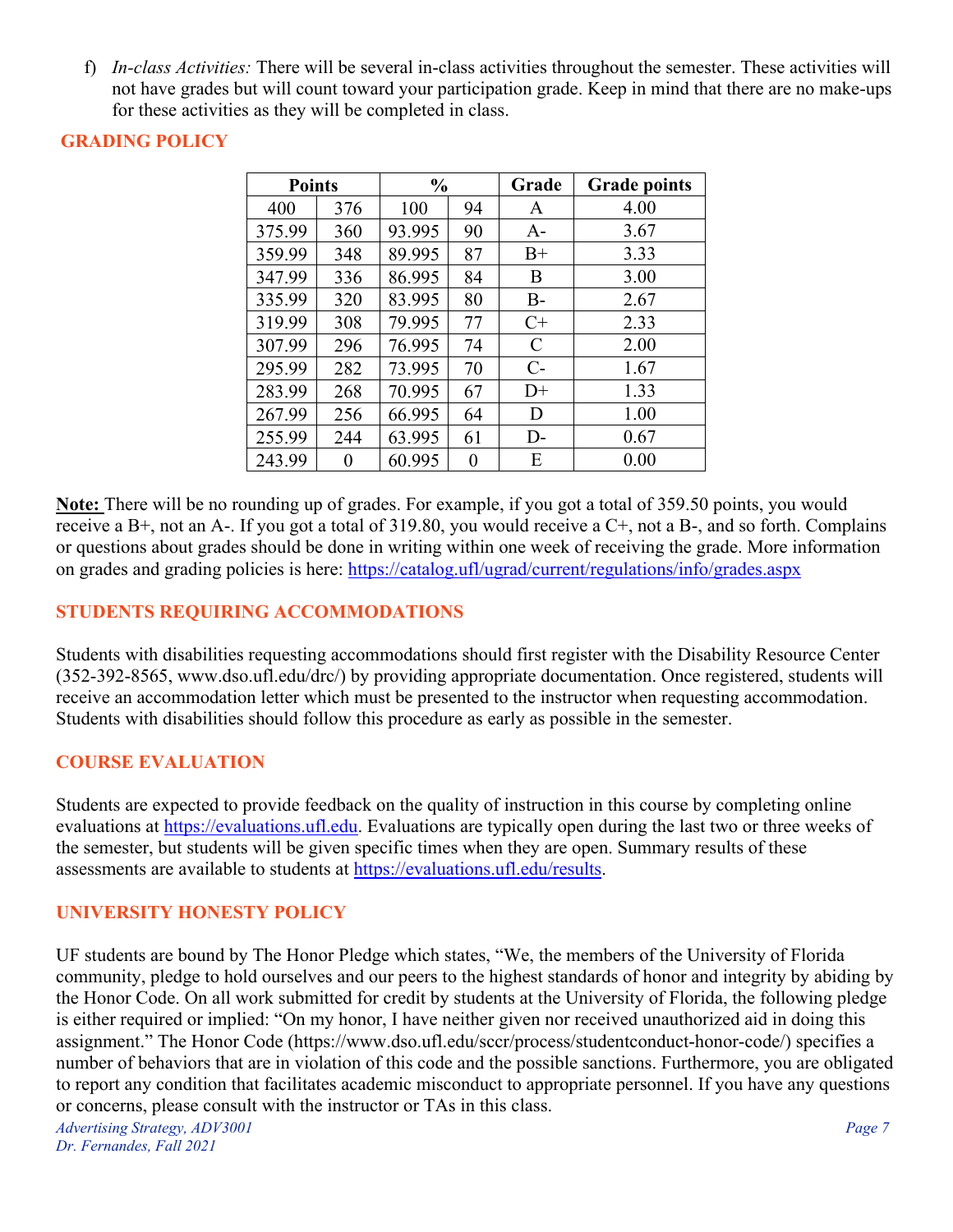## **RELIGIOUS HOLY DAYS POLICY**

At the University of Florida, students and faculty work together to allow students the opportunity to observe the holy days of their faith. A student should inform the faculty member of the religious observances of their faith that will conflict with class attendance, with tests or examinations, or with other class activities prior to the class or occurrence of that test or activity. The faculty member is then obligated to accommodate that particular student's religious observances. Because students represent a myriad of cultures and many faiths, the University of Florida is not able to assure that scheduled academic activities do not conflict with the holy days of all religious groups. Accordingly, individual students should make their need for an excused absence known in advance of the scheduled activities.

The Florida Board of Education and state law govern university policy regarding observance of religious holidays.

The following guidelines apply:

- Students, upon prior notification to their instructors, shall be excused from class or other scheduled academic activity to observe a religious holy day of their faith.
- Students shall be permitted a reasonable amount of time to make up the material or activities covered in their absence.
- Students shall not be penalized due to absence from class or other scheduled academic activity because of religious observances.

#### **IN-CLASS RECORDING POLICY**

Students are allowed to record video or audio of class lectures. However, the purposes for which these recordings may be used are strictly controlled. The only allowable purposes are (1) for personal educational use, (2) in connection with a complaint to the university, or (3) as evidence in, or in preparation for, a criminal or civil proceeding. All other purposes are prohibited. Specifically, students may not publish recorded lectures without the written consent of the instructor. A "class lecture" is an educational presentation intended to inform or teach enrolled students about a particular subject, including any instructor-led discussions that form part of the presentation, and delivered by any instructor hired or appointed by the University, or by a guest instructor, as part of a University of Florida course.

A class lecture does not include lab sessions, student presentations, clinical presentations such as patient history, academic exercises involving solely student participation, assessments (quizzes, tests, exams), field trips, private conversations between students in the class or between a student and the faculty or lecturer during a class session.

Publication without permission of the instructor is prohibited. To "publish" means to share, transmit, circulate, distribute, or provide access to a recording, regardless of format or medium, to another person (or persons), including but not limited to another student within the same class section. Additionally, a recording, or transcript of a recording, is considered published if it is posted on or uploaded to, in whole or in part, any media platform, including but not limited to social media, book, magazine, newspaper, leaflet, or third party note/tutoring services. A student who publishes a recording without written consent may be subject to a civil cause of action instituted by a person injured by the publication and/or discipline under UF Regulation 4.040 Student Honor Code and Student Conduct Code.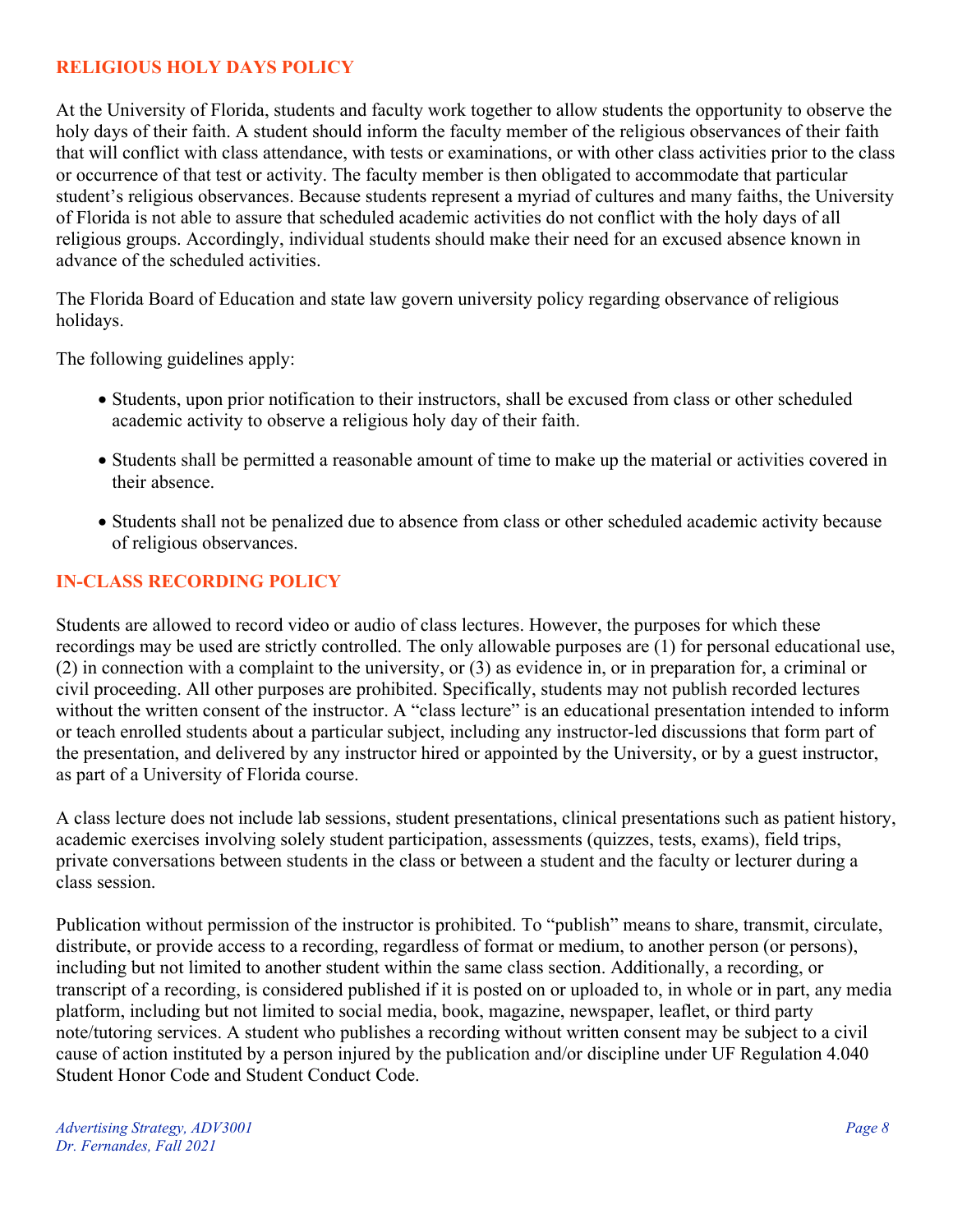#### **SOFTWARE USE**

All faculty, staff, and students of the University are required and expected to obey the laws and legal agreements governing software use. Failure to do so can lead to monetary damages and/or criminal penalties for the individual violator. Because such violations are also against University policies and rules, disciplinary action will be taken as appropriate. We, the members of the University of Florida community, pledge to uphold ourselves and our peers to the highest standards of honesty and integrity.

#### **STUDENT PRIVACY**

There are federal laws protecting your privacy with regards to grades earned in courses and on individual assignments. For more information, please see: <http://registrar.ufl.edu/catalog0910/policies/regulationferpa.html>

## **CAMPUS RESOURCES**

#### *Health and Wellness*

#### **U Matter, We Care:**

If you or a friend is in distress, please contact umatter@ufl.edu or 352 392-1575 so that a team member can reach out to the student.

**Counseling and Wellness Center:** [http://www.counseling.ufl.edu/cwc,](http://www.counseling.ufl.edu/cwc) and 392-1575; and the University Police Department: 392-1111 or 9-1-1 for emergencies.

**Sexual Assault Recovery Services (SARS)**  Student Health Care Center, 392-1161.

**University Police Department** at 392-1111 (or 9-1-1 for emergencies), or [http://www.police.ufl.edu/.](http://www.police.ufl.edu/)

#### *Academic Resources*

**E-learning technical support**, 352-392-4357 (select option 2) or e-mail to Learning-support@ufl.edu. [https://lss.at.ufl.edu/help.shtml.](https://lss.at.ufl.edu/help.shtml)

**Career Resource Center**, Reitz Union, 392-1601. Career assistance and counseling. [https://www.crc.ufl.edu/.](https://www.crc.ufl.edu/)

**Library Support**, [http://cms.uflib.ufl.edu/ask.](http://cms.uflib.ufl.edu/ask) Various ways to receive assistance with respect to using the libraries or finding resources.

**Teaching Center**, Broward Hall, 392-2010 or 392-6420. General study skills and tutoring. [https://teachingcenter.ufl.edu/.](https://teachingcenter.ufl.edu/)

**Writing Studio, 302 Tigert Hall***,* 846-1138. Help brainstorming, formatting, and writing papers. [https://writing.ufl.edu/writing-studio/.](https://writing.ufl.edu/writing-studio/)

**Student Complaints Campus***:* [https://www.dso.ufl.edu/documents/UF\\_Complaints\\_policy.pdf.](https://www.dso.ufl.edu/documents/UF_Complaints_policy.pdf)